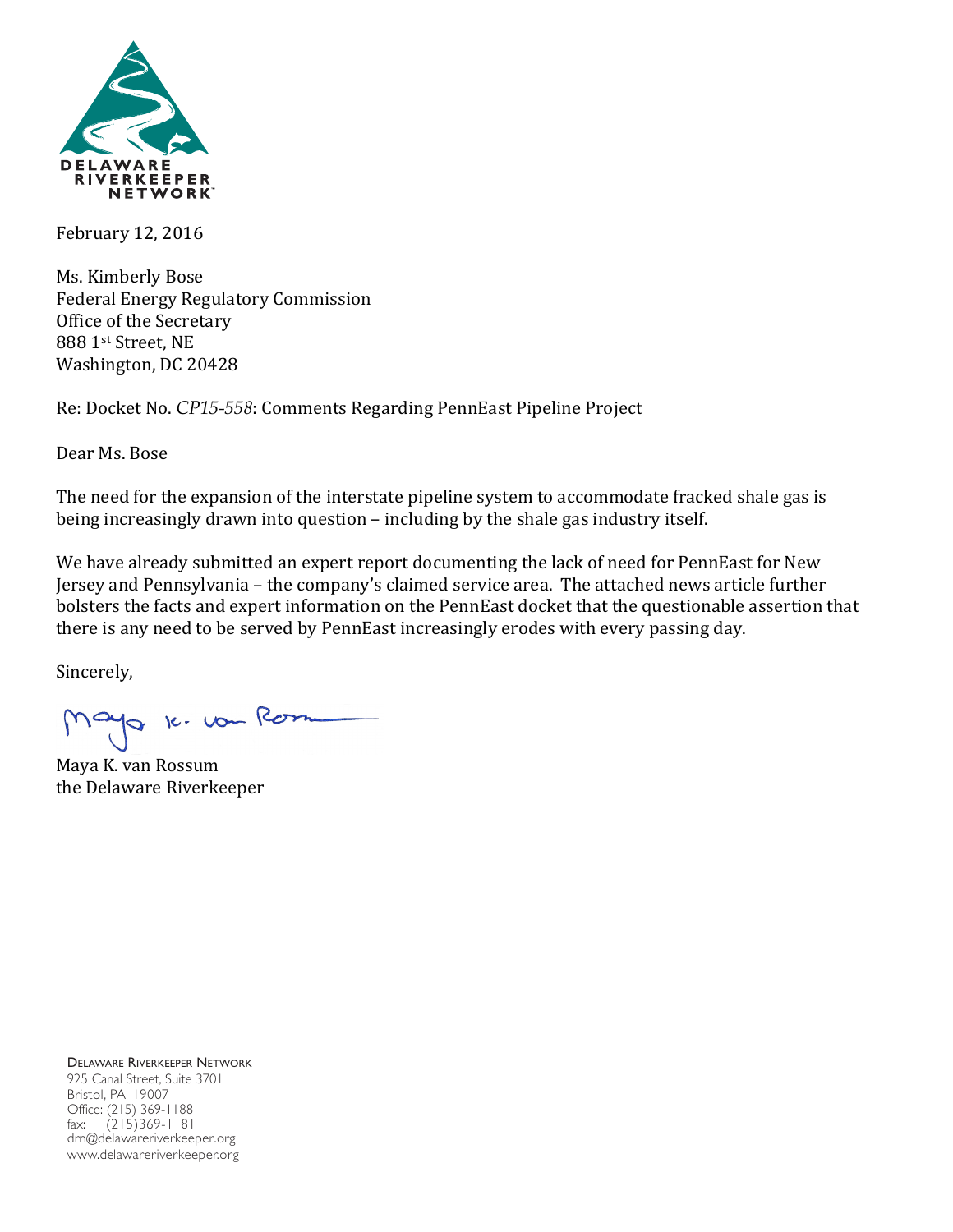





**Energy** was in attendance.